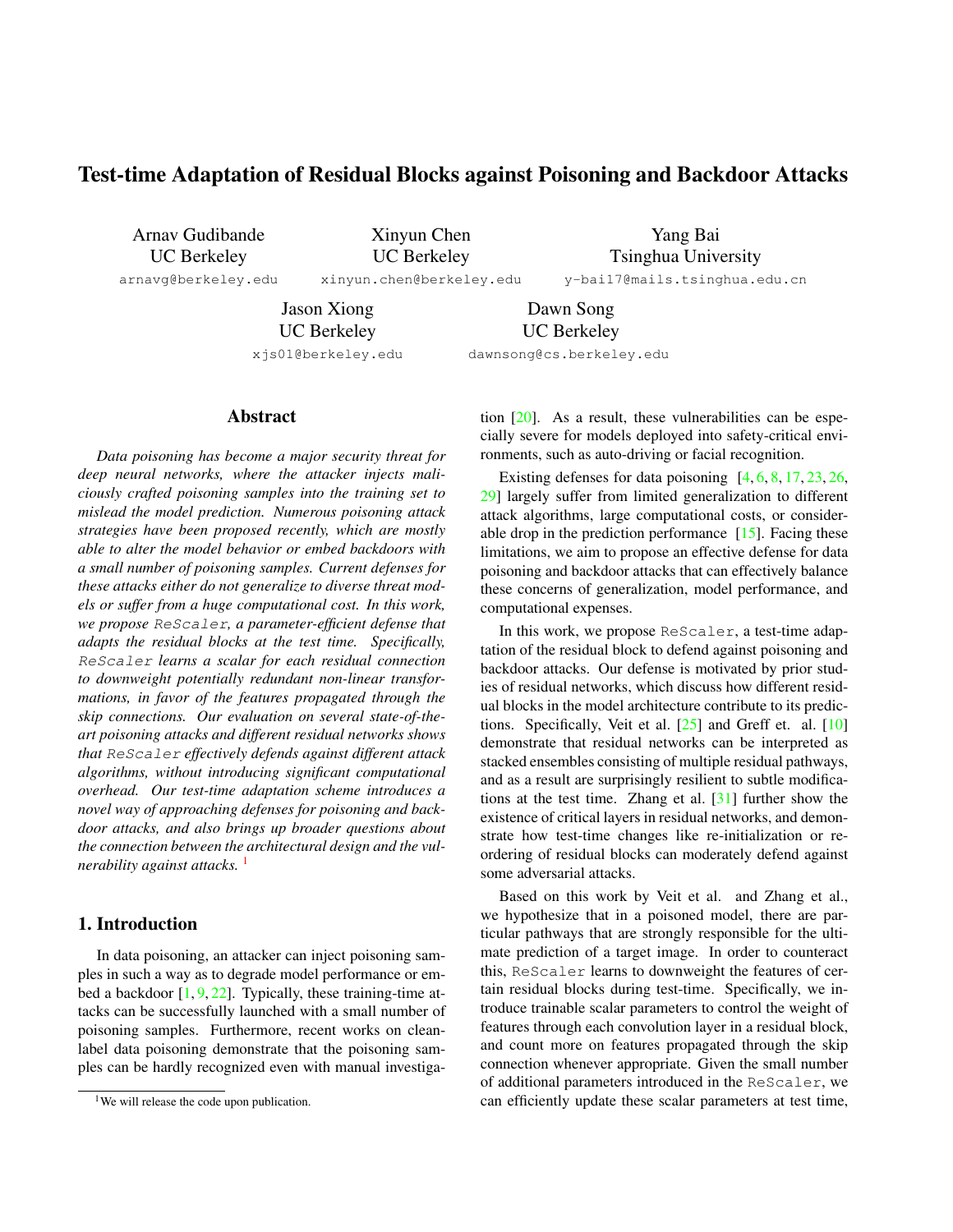<span id="page-1-1"></span>without modifying other model parameters. Therefore, our defense can be directly applied to any pre-trained residual network to reverse the effect of attacks.

We evaluate ReScaler on a number of poisoning and backdoor attacks, especially the clean-label attacks on which most prior defenses fail [\[17\]](#page-4-7). ReScaler effectively defends against the attacks at the inference time, while maintaining a high accuracy on clean samples. Moreover, ReScaler is computationally efficient, enables us to identify the critical features for learning poisoning samples, and provides a different view to understand the transferability of different attack schemes.

## 2. Poisoning and Backdoor Attacks

In poisoning and backdoor attacks  $[1, 9, 14, 20, 22, 24]$  $[1, 9, 14, 20, 22, 24]$  $[1, 9, 14, 20, 22, 24]$  $[1, 9, 14, 20, 22, 24]$  $[1, 9, 14, 20, 22, 24]$  $[1, 9, 14, 20, 22, 24]$  $[1, 9, 14, 20, 22, 24]$  $[1, 9, 14, 20, 22, 24]$  $[1, 9, 14, 20, 22, 24]$  $[1, 9, 14, 20, 22, 24]$  $[1, 9, 14, 20, 22, 24]$ , the attacker injects a small fraction of poisoning samples into the (clean) training data and thus induces some abnormal model behavior, revealing the model vulnerability in the training phase. *Data poisoning* aims to induce one model to give wrong predictions on some specific target images (without any trigger) during test time. When embedding with a *backdoor attack*, attackers further manipulate the model during test-time by applying specific triggers onto input samples.

Notations. For data poisoning, the specific target images during inference are denoted as  $x_t$ , whose ground truth labels are dubbed as the *target class*  $y_t$  and the (poisoning) predictive labels are dubbed as *poison/adversarial class*  $y_{adv}$ . For backdoor attacks, the target images  $x_t$  added with the specific triggers  $\Delta$  will be misled at the test time. We briefly introduce a series of poisoning and backdoor attacks adopted in this paper.

Feature Collision (FC). Shafahi et al. [\[22\]](#page-4-2) optimize the poisoning samples by restricting their feature representations to lie close to that of target image while maintaining the visual similarity with correspondingly base images.

Convex/Bullseye Polytope (CP/BP). Zhu et al. [\[33\]](#page-5-0) (CP) propose to surround target images in feature space. They express the feature of target image as a convex combination of features extracted from poisoning samples. Then Aghakhani et al. [\[1\]](#page-4-0) (BP) step further by forcing the feature of target image to locate at the mean/center of such convex poisoning features.

Clean-label Backdoors. Turner et al. [\[24\]](#page-4-16) generate poisoning samples by only adding the adversarial perturbations as triggers, dubbed as Clean Label Backdoor Attack (CLBD). Inspired by Feature Collision (FC), Saha et al. [\[20\]](#page-4-3) propose the Hidden Trigger Backdoor Attack (HTBD) by optimizing and hiding the patch-wise triggers in feature-level to make them invisible.

## 3. **ReScaler**: Test-time Adaptation of Residual Blocks

In this section, we present ReScaler as a method to defend against poisoning and backdoor attacks and describe the test-time adaptation algorithm.

#### 3.1. **ReScaler** Formulation

Deep neural networks have shown a strong learning capability with a huge number of parameters. In order to alleviate the vanishing gradients with the increase of the network depth, the residual module was proposed and has been widely applied, which uses an identity shortcut to improve the information flow during forward and backward propagation [\[12\]](#page-4-17). Since then, the skip-connection structure has become an important component for state-of-the-art models, including ResNet [\[12\]](#page-4-17), DenseNet [\[13\]](#page-4-18) and ResNeXt [\[28\]](#page-4-19). Specifically, given an input  $x_i$  for the *i*-th residual block  $f_i$ , the output of the block  $x_{i+1}$  is

$$
\boldsymbol{x}_{i+1} = \boldsymbol{x}_i + f_i(\boldsymbol{x}_i). \tag{1}
$$

In ReScaler, for each convolution operation  $f_{ij}$  in the *i*-th block, we learn a scalar parameter  $w_{ij}$  to downweight its output as follows:

$$
\boldsymbol{x}_{i+1} = \boldsymbol{x}_i + \sum_j (1 - w_{ij}) \cdot f_{ij}(\boldsymbol{x_i}), \qquad (2)
$$

where the learnable scalar parameters  $w_{ij} \in [0, 1]$ . When  $w_{ij} = 0$ , the output of the residual block remains the same. When  $w_{ij} = 1$ , the output of the convolution operations are ignored, equivalently becoming the identity function. Motivated by prior work that discusses the existence of critical residual blocks that cannot be altered during test time [\[31\]](#page-4-14), we do not learn scalar parameters for the first block of each residual layer, which are found to be critical to ensure the high prediction performance.

When we apply ReScaler to the ResNet-34 architecture, there are 24 learnable scalar parameters  $w_{ij}$  in total. The detailed structure of ReScaler applied onto residual blocks for ResNet-34 is shown in Figure [1.](#page-1-0)

<span id="page-1-0"></span>

Figure 1. An example of ReScaler design. Left: the residual block in the first layer of ResNet-34. Right: ReScaler applied onto ResNet-34.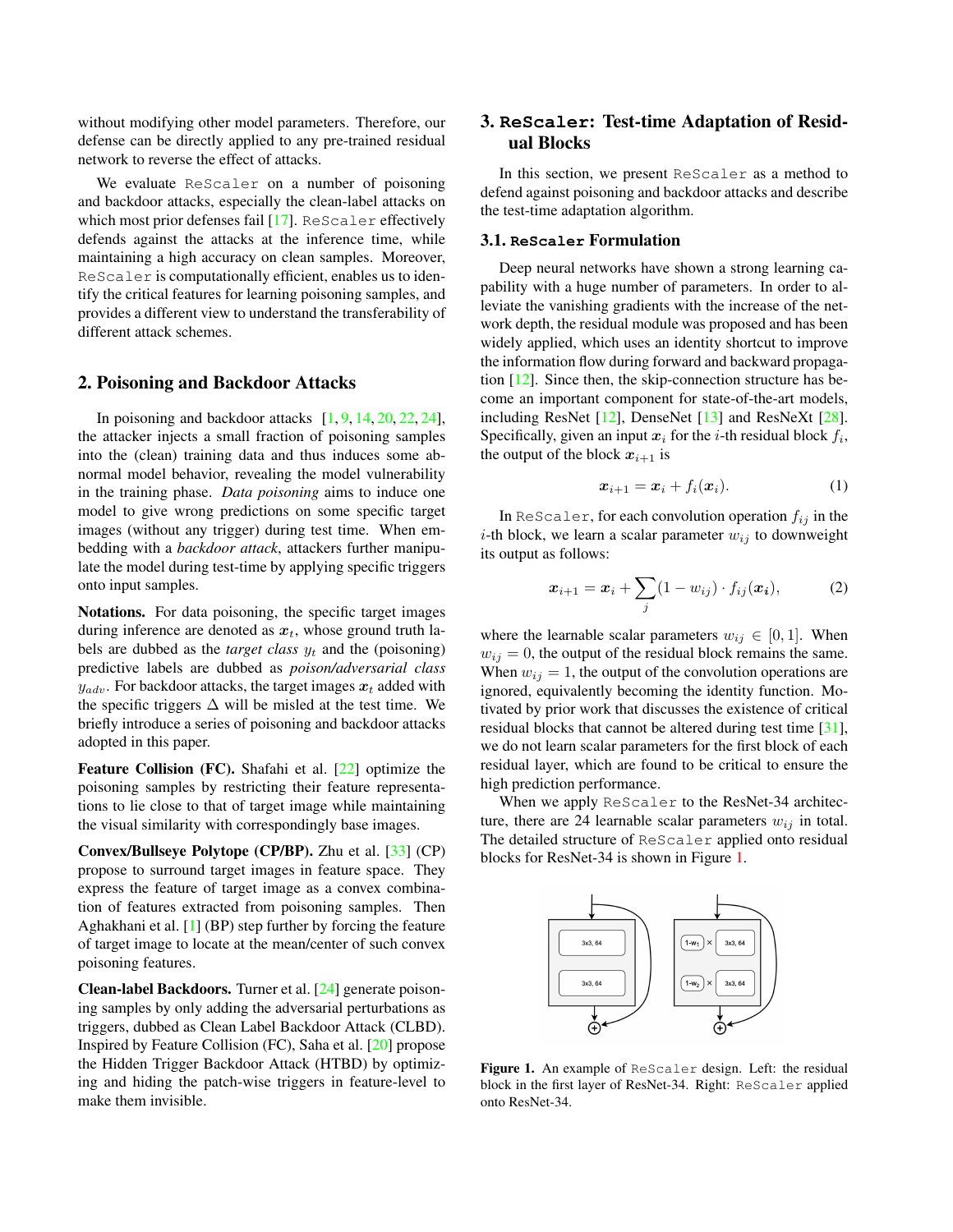#### <span id="page-2-1"></span>3.2. Test-time Adaptation

The lightweight parameterization of ReScaler allows us to efficiently learn the scalar parameters at test time. Before the test-time adaptation, we first initialize all parameters ReScaler *wij* to be 0, thus each ReScaler is equivalent to its corresponding original residual block. Given the full parameters of a potentially poisoned model  $F_{\theta}$ , an input image *x* with its predicted output score  $F_{\theta}(x)$  and predicted label  $y_p(x)$ , we employ a 1-gradient step update as follows:

$$
w_{ij} = w_{ij} + \alpha * \nabla_{w_{ij}} \mathcal{L}_{\theta}(F_{\theta}(\boldsymbol{x}), y_{p}(\boldsymbol{x})), \qquad (3)
$$

where  $\alpha$  is the step size, and  $\mathcal{L}_{\theta}(F_{\theta}(\boldsymbol{x}), y_{p}(\boldsymbol{x}))$  is the cross entropy loss between predicted output score  $F_{\theta}(\boldsymbol{x})$  and predicted label  $y_p(x)$ .

We apply this gradient update for each input image *x* at test time. To prevent the benign images from being wrongly classified, we introduce an upper bound  $\epsilon$  on each  $w_{ij}$ , so that  $w_{ij} \in [0, \epsilon]$ .

## 4. Experiments

In this section, we present the evaluation of ReScaler on various poisoning and backdoor attacks. We first describe our experimental setup, then we discuss the results.

### <span id="page-2-0"></span>4.1. Experimental Setup

Datasets. We use the CIFAR-10 dataset [\[16\]](#page-4-20) for evaluation, where many poisoning and backdoor attacks have been successfully launched. For all attacks, poisoning samples are sourced from the training set, and target images are from the validation set. When calculating the validation accuracy of poisoned models, target images are excluded.

Model Architectures. We apply ReScaler onto a number of residual networks, i.e., ResNet-34, ResNet-50, and ResNeXt-29.

Attacks. We evaluate ReScaler against several poisoning and backdoor attacks, specifically FC, CP, and BP, and clean-label backdoor attacks, in particular CLBD and HTBD. We use the same set of attack goals for all cleanlabel poisoning attacks as evaluated in  $[21]$ , where each attack goal consists of a pair of randomly sampled target image, target class and poison class. We generate a set of poisoning samples using the attack algorithm under consideration for each attack goal, and we generate 100 poisoning sample sets for each clean-label poisoning attack. We consider an attack to be successful if the model predicts the poison class for the target image. For evaluation of our defense, we only include the successfully poisoned models, thereby the initial attack success rate (ASR) across all models is 100% for each attack.

Metrics. We compute the following metrics to evaluate the effectiveness of the defense:

- *Defended attack success rate*: The percentage of successful attacks after applying the defense. As stated above, the initial attack success rates across all models are 100% for each attack. The lower the defended attack success rate, the better the defense.
- *Put back rate*: The percentage of defended models with their predicted labels of the target images returning to the intended ground-truth labels. The higher the put back rate, the better the defense.
- *Poison confidence*: the average prediction confidence of the target image in the poison class. The lower the poison confidence, the better the defense.
- *Target confidence*: the average confidence of the target image in its ground truth class. The higher the target confidence, the better the defense.

Besides the above metrics, which measure the trade-off between the defense effectiveness and the model performance on clean data, we also measure the average validation accuracy of successfully poisoned models before and after applying the defense.

## 4.2. Experimental Results

We evaluate ReScaler against various poisoning and backdoor attacks in Table [1.](#page-3-0) Overall, for all attack strategies, ReScaler significantly reduces the initial attack success rate, and sends the vast majority of target images back to their ground truth classes. Meanwhile, the defense does not significantly impact the validation accuracy.

Specifically speaking, data poisoning methods (e.g., FC and BP attacks) show a strong attack capacity with a relatively high attack success rate without the defense. For example, the number of successfully attacked models is 93 among 100 models for ResNet-34 using the FC attack. When applied with ReScaler, the (average) attack success rate decreases significantly to 18.27% (from 100%), as defined in Section [4.1.](#page-2-0) ReScaler also achieves an overall high put-back rate of above 96%. With such strong defense capacity, we also show that ReScaler does not cause a large decrease on the clean validation accuracy. The results demonstrate that downweighting residual blocks using ReScaler does not hurt the model capacity to learn a mapping of clean images with their clean labels, but still effectively prevents the model from learning the poisoning mapping. The results further confirm our exploration on residual modules of poisoning and backdoor attacks.

Moreover, for clean-label backdoor attack methods, i.e., CLBD and HTBD, they already have a lower attack success rate without any defense. For example, for ResNet-34 with HTBD attack, the attack success rate without defense is only 10%, i.e., only 10 models are successfully attacked among 100 models trained with poisoning samples. Then with ReScaler, all of them are defended successfully, i.e., the defended attack success rate becomes 0%, while the de-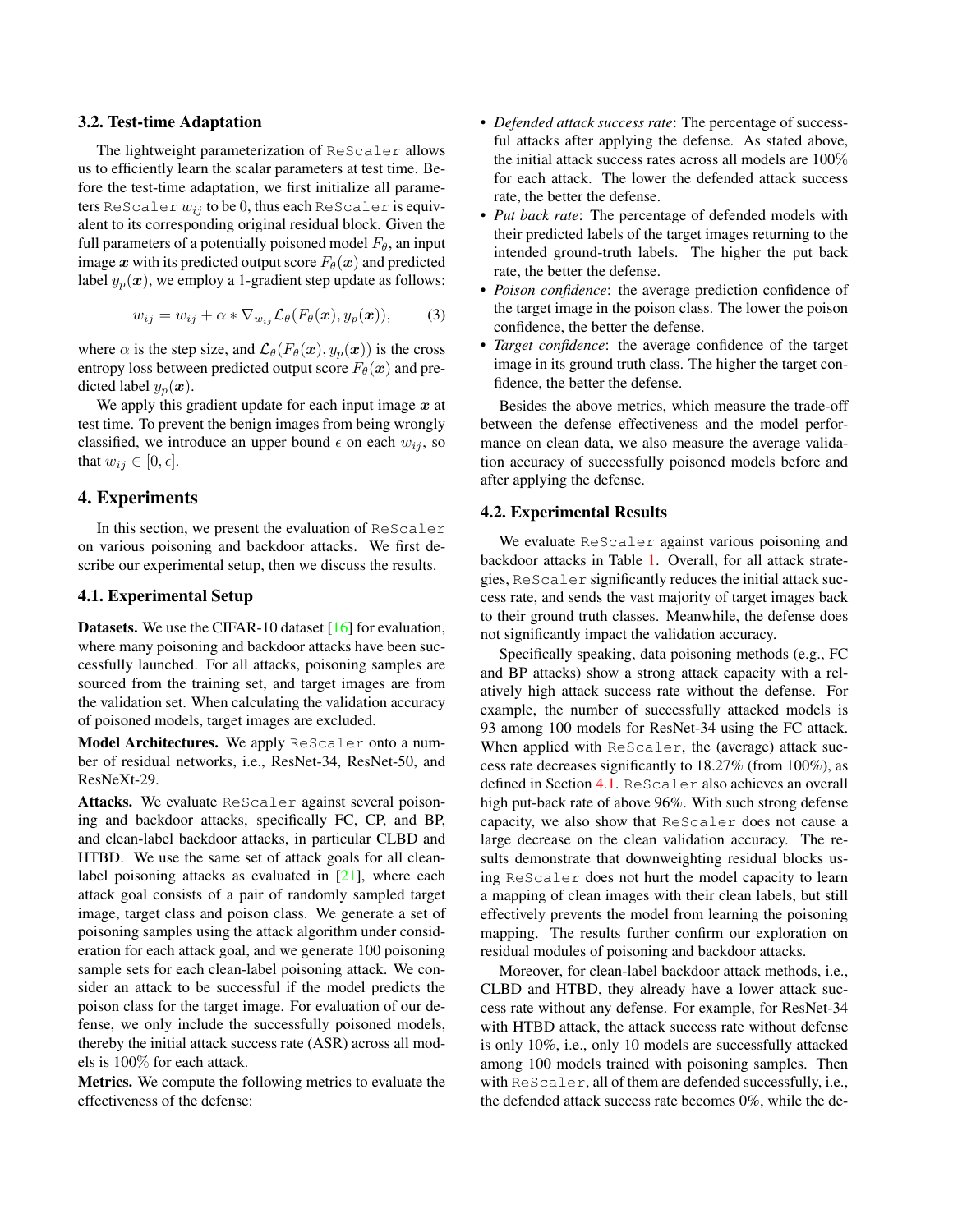<span id="page-3-2"></span><span id="page-3-0"></span>

| Attack      | Model        | <b>SA</b>      | Def. ASR          | Put-back Rate     | <b>Target Conf</b> | Poison Conf       | Undef. Val Acc   | Def. Val Acc     |
|-------------|--------------|----------------|-------------------|-------------------|--------------------|-------------------|------------------|------------------|
|             | ResNet-34    | 93             | $18.27 + 4.00$    | $96.68 + 1.30$    | $73.90 + 3.42$     | $24.42 + 3.23$    | $93.27 \pm 0.08$ | $89.55 + 0.26$   |
| FC          | ResNet-50    | 68             | $14.71 + 4.29$    | $98.27 \pm 1.71$  | $74.26 + 3.29$     | $22.94 \pm 2.72$  | $93.09 + 0.06$   | $90.26 \pm 0.13$ |
|             | ResNeXt-29   | 82             | $17.07 + 4.15$    | $100.0 + 0.00$    | $70.63 + 2.89$     | $27.24 + 2.46$    | $91.19 \pm 0.12$ | $86.08 \pm 0.15$ |
| <b>BP</b>   | ResNet-34    | 78             | $29.48 \pm 5.16$  | $96.36 \pm 2.52$  | $63.67 + 4.28$     | $33.76 \pm 4.15$  | $92.7 \pm 0.11$  | $88.12 \pm 0.30$ |
|             | ResNet-50    | 31             | $29.03 \pm 8.15$  | $95.45 \pm 4.44$  | $60.34 + 6.08$     | $33.49 \pm 5.27$  | $93.10 \pm 0.04$ | $90.01 + 0.13$   |
|             | $ResNeXt-29$ | 41             | $43.90 \pm 7.75$  | $100.0 \pm 0.00$  | $47.48 \pm 5.24$   | $51.72 + 5.20$    | $91.21 \pm 0.04$ | $85.77 + 0.11$   |
| CP          | ResNet-34    | 13             | $15.38 + 10.0$    | $81.81 \pm 11.6$  | $65.98 \pm 10.61$  | $12.22 + 6.71$    | $93.35 + 0.05$   | $90.39 + 1.46$   |
|             | ResNet-34    | $\overline{4}$ | $25.00 \pm 21.65$ | $66.67 + 27.22$   | $51.36 + 21.99$    | $28.39 + 14.97$   | $92.80 + 0.12$   | $86.80 \pm 0.27$ |
| <b>CLBD</b> | ResNet-50    | 2              | $0.00 + 0.00$     | $100.00 + 0.00$   | $58.26 + 9.12$     | $12.13 + 8.23$    | $92.84 + 0.06$   | $88.85 \pm 0.21$ |
|             | ResNeXt-29   | 6              | $0.00 \pm 0.00$   | $100.00 \pm 0.00$ | $84.93 \pm 9.88$   | $13.07 \pm 8.03$  | $89.15 \pm 0.16$ | $83.73 \pm 0.13$ |
|             | ResNet-34    | 10             | $0.00 + 0.00$     | $66.67 + 19.25$   | $43.31 \pm 13.48$  | $23.39 + 8.61$    | $93.50 + 0.07$   | $89.47 + 0.23$   |
| <b>HTBD</b> | ResNet-50    | 2              | $0.00 \pm 0.00$   | $100.00 \pm 0.00$ | $41.31 \pm 11.31$  | $10.23 + 10.49$   | $92.51 \pm 0.09$ | $87.74 \pm 0.27$ |
|             | $ResNeXt-29$ | 11             | $0.00 \pm 0.00$   | $100.00 \pm 0.00$ | $82.27 \pm 10.99$  | $17.70 \pm 10.99$ | $91.42 \pm 0.04$ | $83.23 \pm 0.21$ |

Table 1. Results of ReScaler applied to the Poison Frog (FC), BP, CP, CLBD and HTBD attacks. 'Attack' and 'Model' indicate the attack methods and the model architectures respectively. 'SA' indicates the number of successful attacks among 100 poisoned models. 'Def. ASR', 'Put-back Rate', 'Target Conf' and 'Poison Conf' indicate the defended attack success rate, put back rate, target confidence and poison confidence. 'Undef. Val Acc' and 'Def. Val Acc' indicate the validation accuracies before or after ReScaler defense.

fended validation accuracies do not decrease much. These results further demonstrate that our proposed ReScaler can easily generalize to different attack strategies, including both poisoning and backdoor attacks.

Sensitivity of Epsilon  $(\epsilon)$  Values. In Figure [2,](#page-3-1) we explore how  $\epsilon$  affects the trade-off between the attack success rate and validation error for defended models (against both the FC and BP attacks). Validation error is measured using the benign test set. We measure the defense effectiveness by analyzing the trade-off between attack success rate and validation accuracy, which is controlled by the  $\epsilon$  parameter. In general, by increasing epsilon, we can get attack success rates on the order of 15-30% by incurring a 3% increase in clean validation error. Further, we observe that this tradeoff seems to be more favorable for deeper ResNets such as ResNet-50 (when compared to ResNet-34 and ResNeXt-29) on attacks such as FC and BP. This is evidenced by our experiments in Table [1](#page-3-0) which show ResNet-50 achieving the lowest ASR and highest validation accuracy combination in both the FC and BP cases. As a result, we believe a practitioner can adjust  $\epsilon$  and the choice of architecture to achieve a desired level of validation accuracy with our defense.

Comparison with Other Defenses. We evaluated STRIP [\[7\]](#page-4-22), Activation Clustering (AC) [\[4\]](#page-4-4), and Spectral Signatures (SS) [\[23\]](#page-4-8), which are SOTA defenses. For STRIP, it fails to detect any target images during test-time for FC, CP and BP. It is because STRIP was designed for backdoor attacks with a trigger, thus it does not support the clean-label poisoning attacks in our evaluation. For AC and SS, they require access to the full training set in order to flag potential poisoning samples, remove them and re-train the model on the

remaining samples. On the other hand, ReScaler does not rely on the knowledge of the training set.

<span id="page-3-1"></span>

Figure 2. Effect of varying epsilon on attack success rate and validation error for FC and BP attacks. We can observe a tradeoff in the figure: when  $\epsilon$  increases, the ASR will decrease but the validation error will increase. More details are in the appendix.

## 5. Conclusion

Poisoning and backdoor attacks pose a great threat along with the enormous data requirement for training DNN models. Meanwhile, larger DNNs tend to require expensive training costs and adopt some special modules to improve gradient propagation, amongst which residual modules are the most common. In this paper, we propose ReScaler as a defense strategy by adjusting the gradient flow in residual modules via a simple test-time adaptation. Although it increases the inference time, there is no extra training costs, suggesting that ReScaler is still much faster than those training-based defense methods.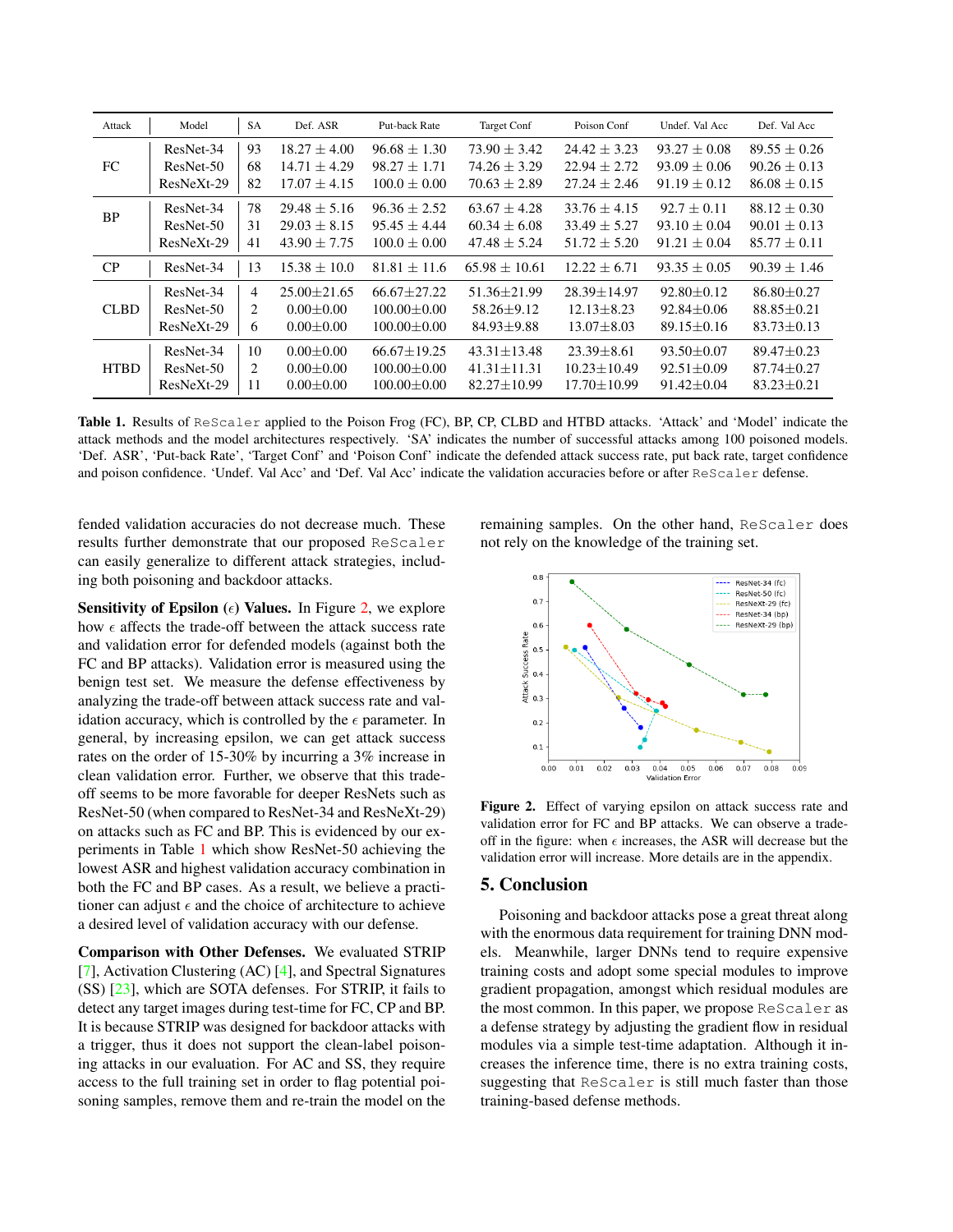## References

- <span id="page-4-0"></span>[1] Hojjat Aghakhani, Dongyu Meng, Yu-Xiang Wang, Christopher Kruegel, and Giovanni Vigna. Bullseye polytope: A scalable clean-label poisoning attack with improved transferability. *arXiv preprint arXiv:2005.00191*, 2020. [1,](#page-0-1) [2](#page-1-1)
- [2] Thomas Bachlechner, Bodhisattwa Prasad Majumder, Huanru Henry Mao, Garrison W Cottrell, and Julian McAuley. Rezero is all you need: Fast convergence at large depth. *arXiv preprint arXiv:2003.04887*, 2020. [7](#page-0-1)
- [3] Mauro Barni, Kassem Kallas, and Benedetta Tondi. A new backdoor attack in cnns by training set corruption without label poisoning. In *ICIP*, 2019. [7](#page-0-1)
- <span id="page-4-4"></span>[4] Bryant Chen, Wilka Carvalho, Nathalie Baracaldo, Heiko Ludwig, Benjamin Edwards, Taesung Lee, Ian Molloy, and Biplav Srivastava. Detecting backdoor attacks on deep neural networks by activation clustering. In *AAAI Workshop*, 2019. [1,](#page-0-1) [4,](#page-3-2) [7](#page-0-1)
- [5] Xinyun Chen, Chang Liu, Bo Li, Kimberly Lu, and Dawn Song. Targeted backdoor attacks on deep learning systems using data poisoning. *arXiv preprint arXiv:1712.05526*, 2017. [7](#page-0-1)
- <span id="page-4-5"></span>[6] Xinyun Chen, Wenxiao Wang, Chris Bender, Yiming Ding, Ruoxi Jia, Bo Li, and Dawn Song. Refit: a unified watermark removal framework for deep learning systems with limited data. In *Proceedings of the 2021 ACM Asia Conference on Computer and Communications Security*, pages 321–335, 2021. [1](#page-0-1)
- <span id="page-4-22"></span>[7] Yansong Gao, Change Xu, Derui Wang, Shiping Chen, Damith C Ranasinghe, and Surya Nepal. Strip: A defence against trojan attacks on deep neural networks. In *Proceedings of the 35th Annual Computer Security Applications Conference*, pages 113–125, 2019. [4](#page-3-2)
- <span id="page-4-6"></span>[8] Jonas Geiping, Liam Fowl, Gowthami Somepalli, Micah Goldblum, Michael Moeller, and Tom Goldstein. What doesn't kill you makes you robust (er): Adversarial training against poisons and backdoors. *arXiv preprint arXiv:2102.13624*, 2021. [1,](#page-0-1) [7](#page-0-1)
- <span id="page-4-1"></span>[9] Jonas Geiping, Liam H Fowl, W Ronny Huang, Wojciech Czaja, Gavin Taylor, Michael Moeller, and Tom Goldstein. Witches' brew: Industrial scale data poisoning via gradient matching. In *ICLR*, 2020. [1,](#page-0-1) [2,](#page-1-1) [7](#page-0-1)
- <span id="page-4-13"></span>[10] Klaus Greff, Rupesh K Srivastava, and Jürgen Schmidhuber. Highway and residual networks learn unrolled iterative estimation. *arXiv preprint arXiv:1612.07771*, 2016. [1](#page-0-1)
- [11] Tianyu Gu, Kang Liu, Brendan Dolan-Gavitt, and Siddharth Garg. Badnets: Evaluating backdooring attacks on deep neural networks. *IEEE Access*, 2019. [7](#page-0-1)
- <span id="page-4-17"></span>[12] Kaiming He, Xiangyu Zhang, Shaoqing Ren, and Jian Sun. Identity mappings in deep residual networks. In *ECCV*, 2016. [2](#page-1-1)
- <span id="page-4-18"></span>[13] Gao Huang, Zhuang Liu, Laurens Van Der Maaten, and Kilian Q Weinberger. Densely connected convolutional networks. In *CVPR*, 2017. [2](#page-1-1)
- <span id="page-4-15"></span>[14] W Ronny Huang, Jonas Geiping, Liam Fowl, Gavin Taylor, and Tom Goldstein. Metapoison: Practical general-purpose clean-label data poisoning. *Advances in Neural Information Processing Systems*, 2020. [2,](#page-1-1) [7](#page-0-1)
- <span id="page-4-11"></span>[15] Bargav Jayaraman and David Evans. Evaluating differentially private machine learning in practice. In *28th {USENIX} Security Symposium ({USENIX} Security 19)*, pages 1895–1912, 2019. [1](#page-0-1)
- <span id="page-4-20"></span>[16] Alex Krizhevsky and Geoffrey Hinton. Learning multiple layers of features from tiny images. *Technical Report, University of Toronto*, 2009. [3](#page-2-1)
- <span id="page-4-7"></span>[17] Kang Liu, Brendan Dolan-Gavitt, and Siddharth Garg. Finepruning: Defending against backdooring attacks on deep neural networks. In *International Symposium on Research in Attacks, Intrusions, and Defenses*, 2018. [1,](#page-0-1) [2,](#page-1-1) [7](#page-0-1)
- [18] Xuankai Liu, Fengting Li, Bihan Wen, and Qi Li. Removing backdoor-based watermarks in neural networks with limited data. In *ICPR*. IEEE, 2021. [7](#page-0-1)
- [19] Yunfei Liu, Xingjun Ma, James Bailey, and Feng Lu. Reflection backdoor: A natural backdoor attack on deep neural networks. In *ECCV*, 2020. [7](#page-0-1)
- <span id="page-4-3"></span>[20] Aniruddha Saha, Akshayvarun Subramanya, and Hamed Pirsiavash. Hidden trigger backdoor attacks. In *AAAI*, 2020. [1,](#page-0-1) [2,](#page-1-1) [7](#page-0-1)
- <span id="page-4-21"></span>[21] Avi Schwarzschild, Micah Goldblum, Arjun Gupta, John P Dickerson, and Tom Goldstein. Just how toxic is data poisoning? a unified benchmark for backdoor and data poisoning attacks. In *ICML*, 2021. [3](#page-2-1)
- <span id="page-4-2"></span>[22] Ali Shafahi, W Ronny Huang, Mahyar Najibi, Octavian Suciu, Christoph Studer, Tudor Dumitras, and Tom Goldstein. Poison frogs! targeted clean-label poisoning attacks on neural networks. In *NeurIPS*, 2018. [1,](#page-0-1) [2](#page-1-1)
- <span id="page-4-8"></span>[23] Brandon Tran, Jerry Li, and Aleksander Madry. Spectral signatures in backdoor attacks. In *NeurIPS*, 2018. [1,](#page-0-1) [4,](#page-3-2) [7](#page-0-1)
- <span id="page-4-16"></span>[24] Alexander Turner, Dimitris Tsipras, and Aleksander Madry. Clean-label backdoor attacks. 2018. [2,](#page-1-1) [7](#page-0-1)
- <span id="page-4-12"></span>[25] Andreas Veit, Michael J Wilber, and Serge Belongie. Residual networks behave like ensembles of relatively shallow networks. *Advances in neural information processing systems*, 2016. [1](#page-0-1)
- <span id="page-4-9"></span>[26] Bolun Wang, Yuanshun Yao, Shawn Shan, Huiying Li, Bimal Viswanath, Haitao Zheng, and Ben Y Zhao. Neural cleanse: Identifying and mitigating backdoor attacks in neural networks. In *Proceedings of the IEEE Symposium on Security and Privacy*, 2019. [1,](#page-0-1) [7](#page-0-1)
- [27] Dongxian Wu, Yisen Wang, Shu-Tao Xia, James Bailey, and Xingjun Ma. Skip connections matter: On the transferability of adversarial examples generated with resnets. In *ICLR*, 2020. [8](#page-0-1)
- <span id="page-4-19"></span>[28] Saining Xie, Ross Girshick, Piotr Dollár, Zhuowen Tu, and Kaiming He. Aggregated residual transformations for deep neural networks. In *CVPR*, 2017. [2](#page-1-1)
- <span id="page-4-10"></span>[29] Xiaojun Xu, Qi Wang, Huichen Li, Nikita Borisov, Carl A Gunter, and Bo Li. Detecting ai trojans using meta neural analysis. In *Proceedings of the IEEE Symposium on Security and Privacy*, 2021. [1](#page-0-1)
- [30] Sergey Zagoruyko and Nikos Komodakis. Wide residual networks. *arXiv preprint arXiv:1605.07146*, 2016. [7](#page-0-1)
- <span id="page-4-14"></span>[31] Chiyuan Zhang, Samy Bengio, and Yoram Singer. Are all layers created equal? *arXiv preprint arXiv:1902.01996*, 2019. [1,](#page-0-1) [2](#page-1-1)